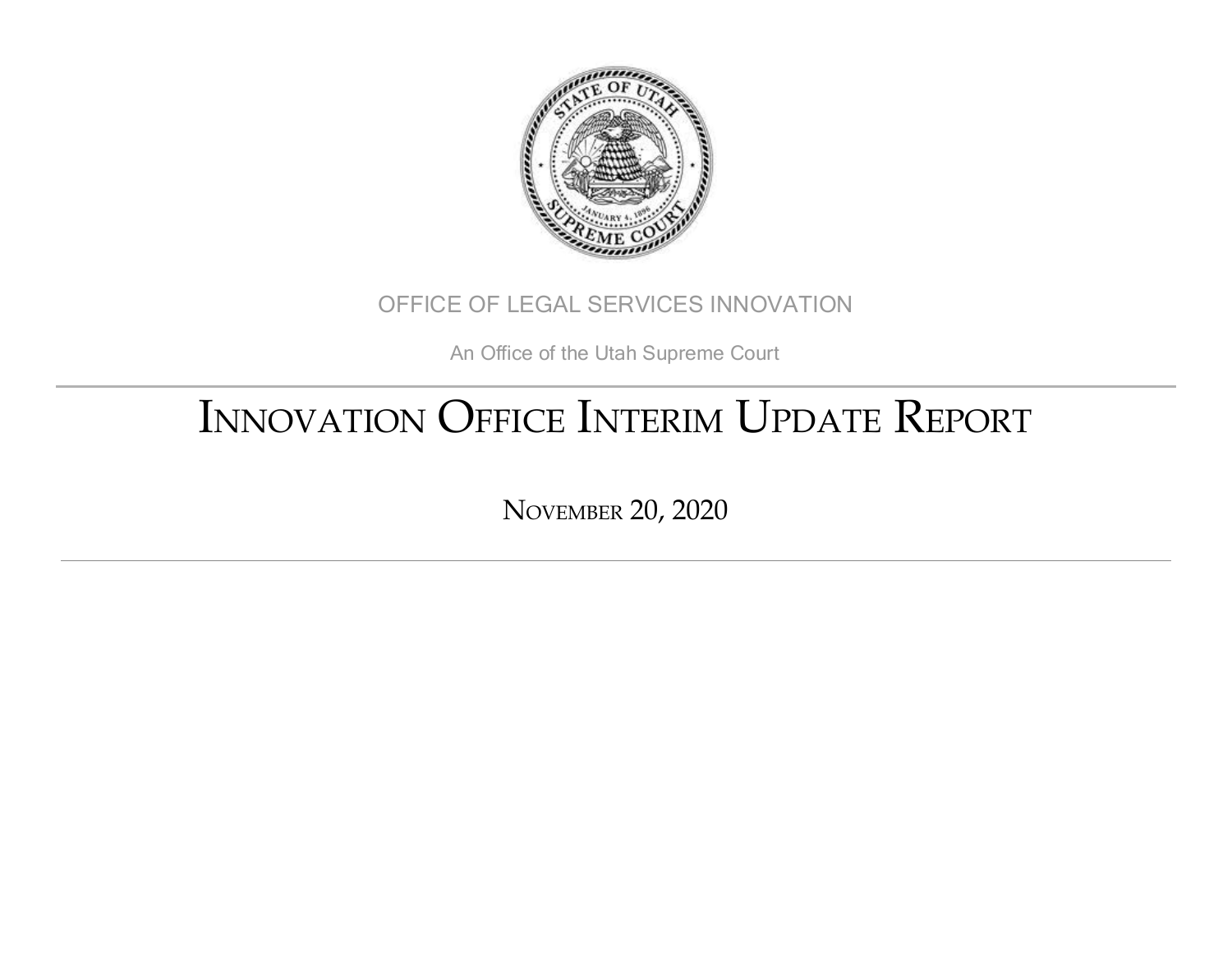#### **SUMMARY**

This Report is an interim update to the Innovation Office Report "Launch - October 2020."

The Office has received 33 applications to the Sandbox. The Office has recommended 18 of those applications to the Court for admission to the Sandbox. The Court has authorized 12 entities (in whole or in part) to offer services in the Sandbox. 6 applicants withdrew their applications; 1 has withdrawn but will resubmit its application; 1 applicant was denied by the Office. There are 6 entities currently under active review by the Innovation Office. Applications come in at a rate of approximately 2 per week.

The following entities are currently operational and offering legal services: Blue Bee Bankruptcy, AGS Law, Rocket Lawyer, 1LAW, LawPal, FOCL Law, Law HQ, and Estate Guru. Rocket Lawyer and 1LAW have submitted their first data reports (see Actualized Risk Report below). The remaining entities have upcoming reporting dates as indicated in Table 2.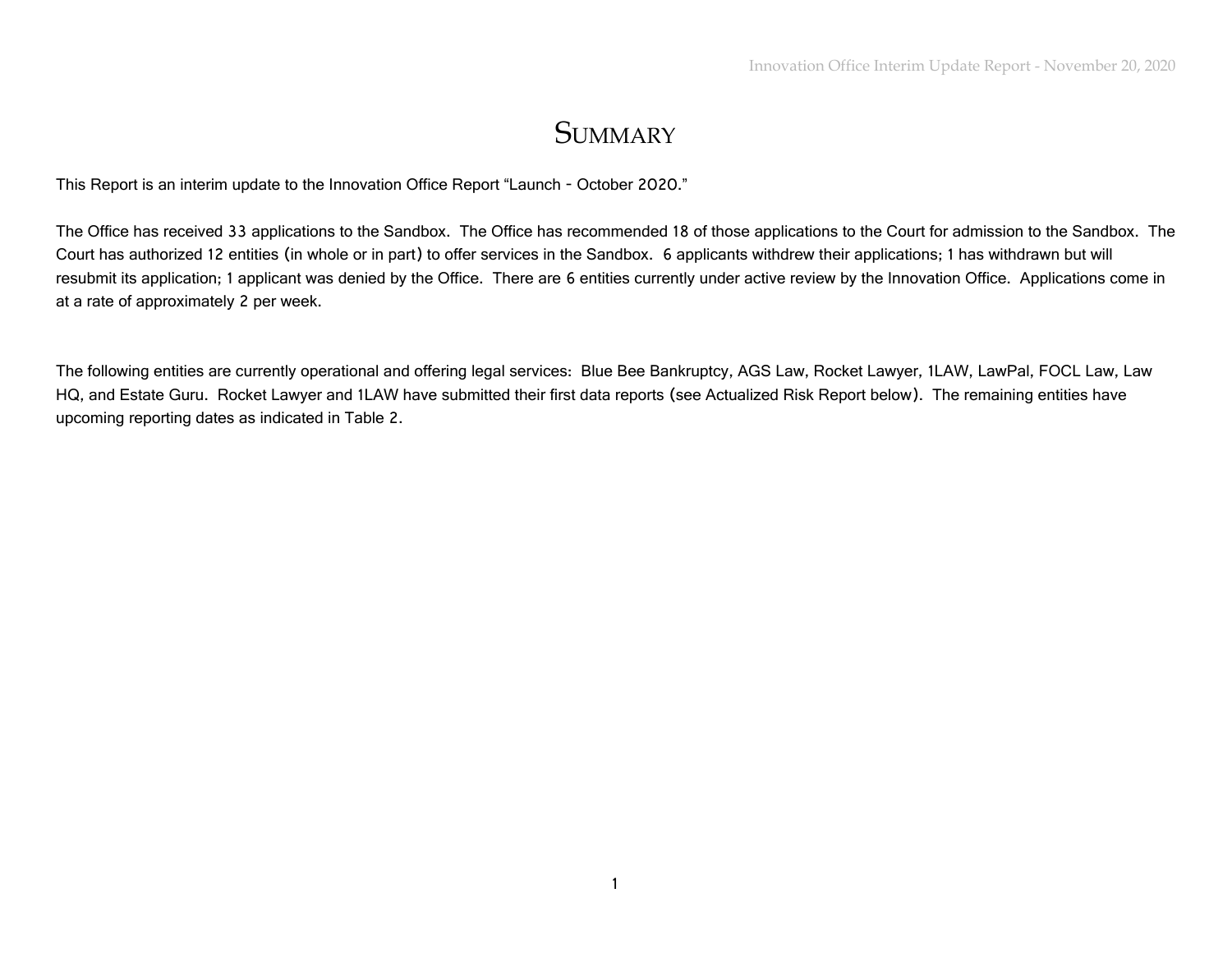### OVERALL METRICS

| <b>Total Applications Received 33</b>                |    |
|------------------------------------------------------|----|
| <b>Applicants Recommended for</b><br>Admission       | 18 |
| Applicants Admitted to the<br>Sandbox                | 12 |
| Applicants Denied, Postponed, or<br>Withdrawn        |    |
| <b>Applicants Recommended to Exit</b><br>the Sandbox |    |
|                                                      |    |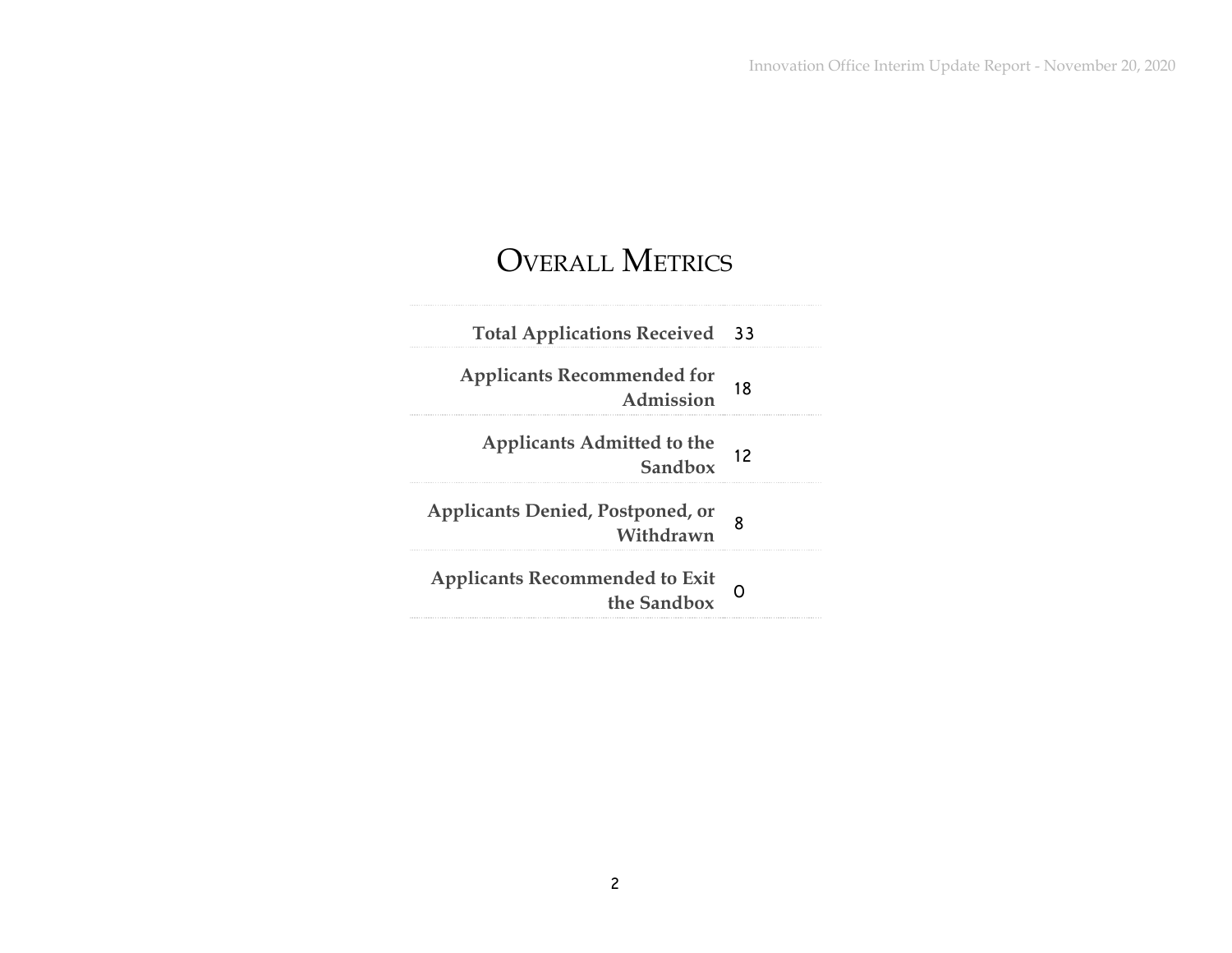|                                          | $10 -$<br><b>Blue</b><br><b>Bee</b> | 15 - AGS<br>Law | $19 -$<br>Firmly | $04 -$<br>Lawpal         | $05 -$<br>Rocket<br>Lawyer | $OZ -$<br>R&R     | $14 -$<br><b>FOCL</b>   | $02 -$<br>1Law | $03 -$<br>LawHQ         | $12 -$<br><b>Nuttall</b> | $13 -$<br><b>Estate</b><br>Guru | $27 -$<br>Sudbury |                                                |
|------------------------------------------|-------------------------------------|-----------------|------------------|--------------------------|----------------------------|-------------------|-------------------------|----------------|-------------------------|--------------------------|---------------------------------|-------------------|------------------------------------------------|
| <b>Risk Level</b>                        | Low                                 | Low             | Low              | Low /<br><b>Moderate</b> | Low /<br>Moderate          | Low /<br>Moderate | Low /<br>Moderate       | Moderate       | Moderate                | Moderate                 | Moderate                        | Moderate          |                                                |
| <b>Total Categories</b>                  | $\mathbf{1}$                        | $\mathbf{3}$    | $\mathbf{1}$     | $\overline{4}$           | 15                         | 9                 | $\mathbf{1}$            | 17             | $\mathbf{1}$            | 5                        | 5                               | $\overline{2}$    |                                                |
|                                          | 2 <sup>1</sup>                      | $\mathbf{1}$    | $\mathbf{1}$     | $\overline{2}$           | $\overline{2}$             | $2^{\circ}$       | $\overline{\mathbf{3}}$ | $\overline{4}$ | $\overline{\mathbf{3}}$ | $\overline{4}$           | 6                               | $\mathbf{1}$      | <b>Total Models</b>                            |
| Accident/Injury 4                        |                                     |                 |                  |                          |                            | $\overline{X}$    |                         | $\overline{1}$ | $\mathbf X$             | $\mathbf X$              |                                 |                   | 9 Lawyers employed / managed by nonlawyers     |
| Adult Care 3                             |                                     |                 |                  |                          | X                          | X                 |                         | X              |                         |                          |                                 |                   | <50% nonlawyer ownership                       |
| Business <sup>8</sup>                    |                                     | X               | X                |                          | 17                         | $\mathbf X$       |                         | 10             | X                       | X                        | X                               |                   | 6 $50\%$ + nonlawyer ownership                 |
| Criminal Expungement 3                   |                                     |                 |                  |                          | X                          |                   |                         | X              |                         |                          |                                 | X                 | 3 Fee sharing                                  |
| Discrimination 2                         |                                     |                 |                  |                          | X                          |                   |                         | $\mathbf X$    |                         |                          |                                 |                   | 2 Software provider /w lawyer - doc completion |
| Domestic Violence <sup>3</sup>           |                                     |                 |                  |                          | X                          | X                 |                         | $\overline{2}$ |                         |                          |                                 |                   | 5 Software provider w/ lawyer involvement      |
| Education $2$                            |                                     |                 |                  |                          | X                          |                   |                         | X              |                         |                          |                                 |                   | Software provider w/out lawyer involvement     |
| Employment <sub>5</sub>                  |                                     |                 |                  |                          | $\mathbf{1}$               |                   |                         | $\overline{2}$ | X                       | X                        |                                 | X                 | 2 Non-lawyer provider w/ lawyer involvement    |
| End of Life Planning $6$                 |                                     | $\mathbf X$     |                  | X                        | 3                          | X                 |                         | X              |                         |                          | $\mathbf X$                     |                   | Nonlawyer provider w/out lawyer involvement    |
| Financial Issues 6                       | X                                   |                 |                  | X                        | X                          | X                 |                         | 3              |                         |                          | X                               |                   |                                                |
| Healthcare $4$                           |                                     |                 |                  |                          | X                          | X                 |                         | X              |                         |                          | $\mathbf X$                     |                   |                                                |
| Housing (Rental) 3                       |                                     |                 |                  | $\boldsymbol{X}$         | 16                         |                   |                         | X              |                         |                          |                                 |                   |                                                |
| Immigration $2$                          |                                     |                 |                  |                          | X                          |                   |                         | 2              |                         |                          |                                 |                   |                                                |
| Marriage and Family 6                    |                                     |                 |                  | X                        | 3                          | X                 | X                       | 9              |                         | X                        |                                 |                   |                                                |
| Military 1                               |                                     |                 |                  |                          | X                          |                   |                         |                |                         |                          |                                 |                   |                                                |
| Native American/<br><b>Tribal Issues</b> |                                     |                 |                  |                          |                            |                   |                         |                |                         |                          |                                 |                   |                                                |
| Public Benefits 3                        |                                     |                 |                  |                          | X                          | X                 |                         | X              |                         |                          |                                 |                   |                                                |
| Real Estate 4                            |                                     | X               |                  |                          | $\mathbf X$                |                   |                         | X              |                         |                          | X                               |                   |                                                |
| Traffic Citations 1                      |                                     |                 |                  |                          |                            |                   |                         | 3              |                         |                          |                                 |                   |                                                |

#### Table 1: Authorized  $\mathrm{ENTITIES}^1$

<sup>1</sup> Entity case counts reflect reporting through October 31, 2020.